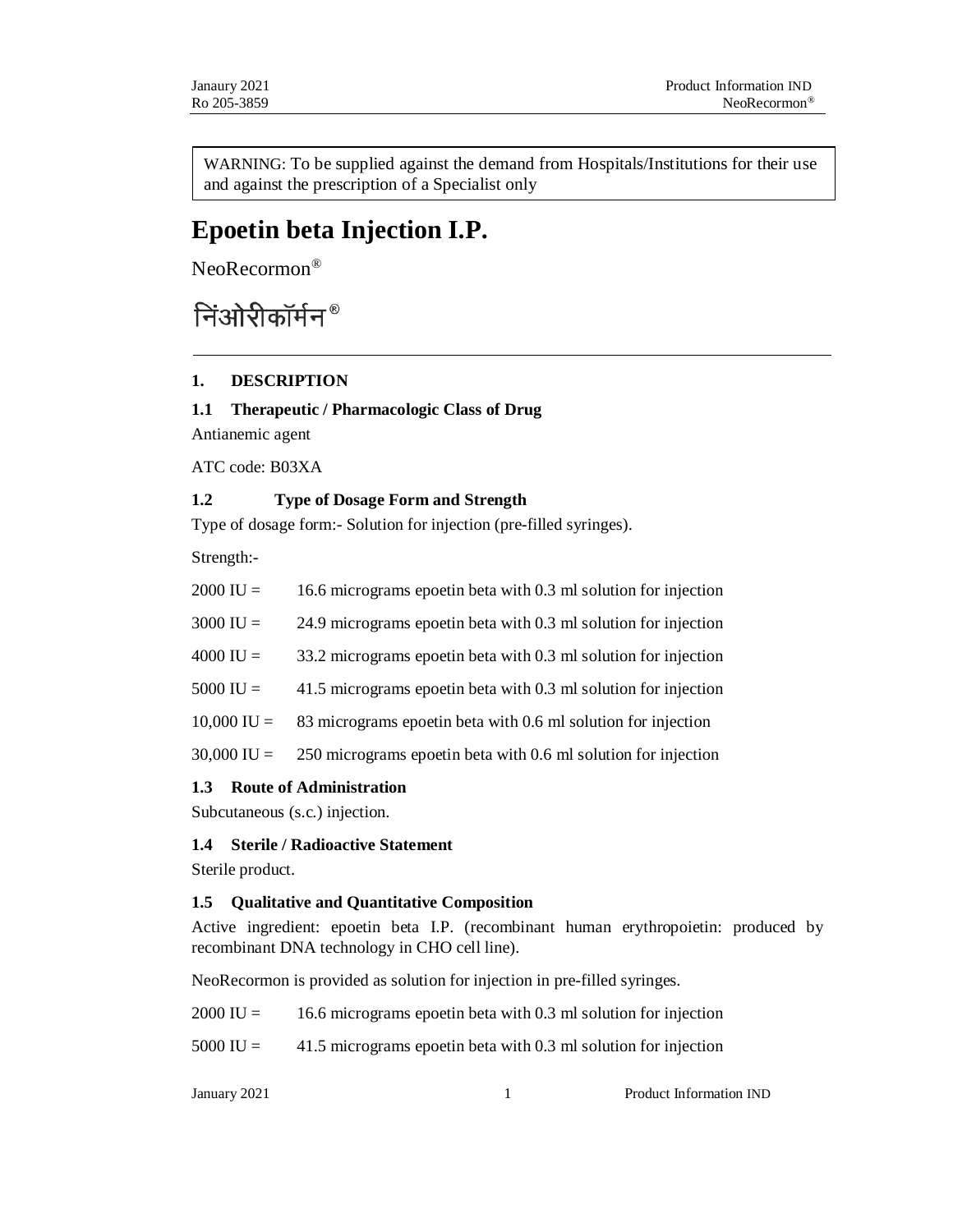#### *List of excipients:*

All presentations contain Urea, Sodium Chloride, Polysorbate 20, Sodium Dihydrogen Phosphate, Disodium Hydrogen Phosphate, Calcium Chloride, Glycine, L-Leucine, L-Isoleucine, L-Threonine, L-Glutamic acid, L-Phenylalanine (up to 0.3 mg per pre-filled syringe) and Water for injection. (see section 2.4.1 General, Warnings and Precautions).

# **2. CLINICAL PARTICULARS**

## **2.1 Therapeutic Indication(s)**

Treatment of anemia due to chronic renal failure, and end stage renal diseases.

Treatment of symptomatic anemia in adult patients, with non-myeloid malignancies receiving chemotherapy.

Prevention of anemia of prematurity in infants with a birth weight of 750g to 1500g and a gestational age of less than 34 weeks.

Increasing the yield of autologous blood from patient in a pre-donation program.

## **2.2 Dosage and Administration**

Therapy with NeoRecormon should be initiated by physicians experienced in the above mentioned indications. As anaphylactoid reactions were observed in isolated cases, it is recommended that the first dose be administered under medical supervision.

Substitution by any other biological medicinal product requires the consent of the prescribing physician

The NeoRecormon pre-filled syringe is ready for use. Under no circumstances should more than one dose be administered per syringe; the medicinal product is for single use only (see section 4.2, Special Instructions for Use, Handling and Disposal).

## *Treatment of patients with anemia due to chronic kidney disease*

The reconstituted solution can be administered subcutaneously or intravenously. In case of intravenous administration, the solution should be injected over approx. 2 minutes, e.g. in hemodialysis patients via the arterio-venous fistula at the end of dialysis.

For non-hemodialysed patients, subcutaneous administration should always be preferred in order to avoid puncture of peripheral veins.

In CKD patients, the aim of treatment is to reach a target Hb level of 10-12 g/dl. An Hb level of 12 g/dl should not be exceeded. If the rise in hemoglobin is greater than  $2 \text{ g}/\text{dl}$ (1.3 mmol/l) in 4 weeks, an appropriate dose reduction should be considered. In the presence of hypertension or existing cardiovascular, cerebrovascular or peripheral vascular diseases, the weekly increase in Hb and the target Hb should be determined individually taking into account the clinical picture. Patients should be monitored closely to ensure that the lowest dose of NeoRecormon is used to provide adequate control of the symptoms of anemia.

Treatment with NeoRecormon is divided into two stages.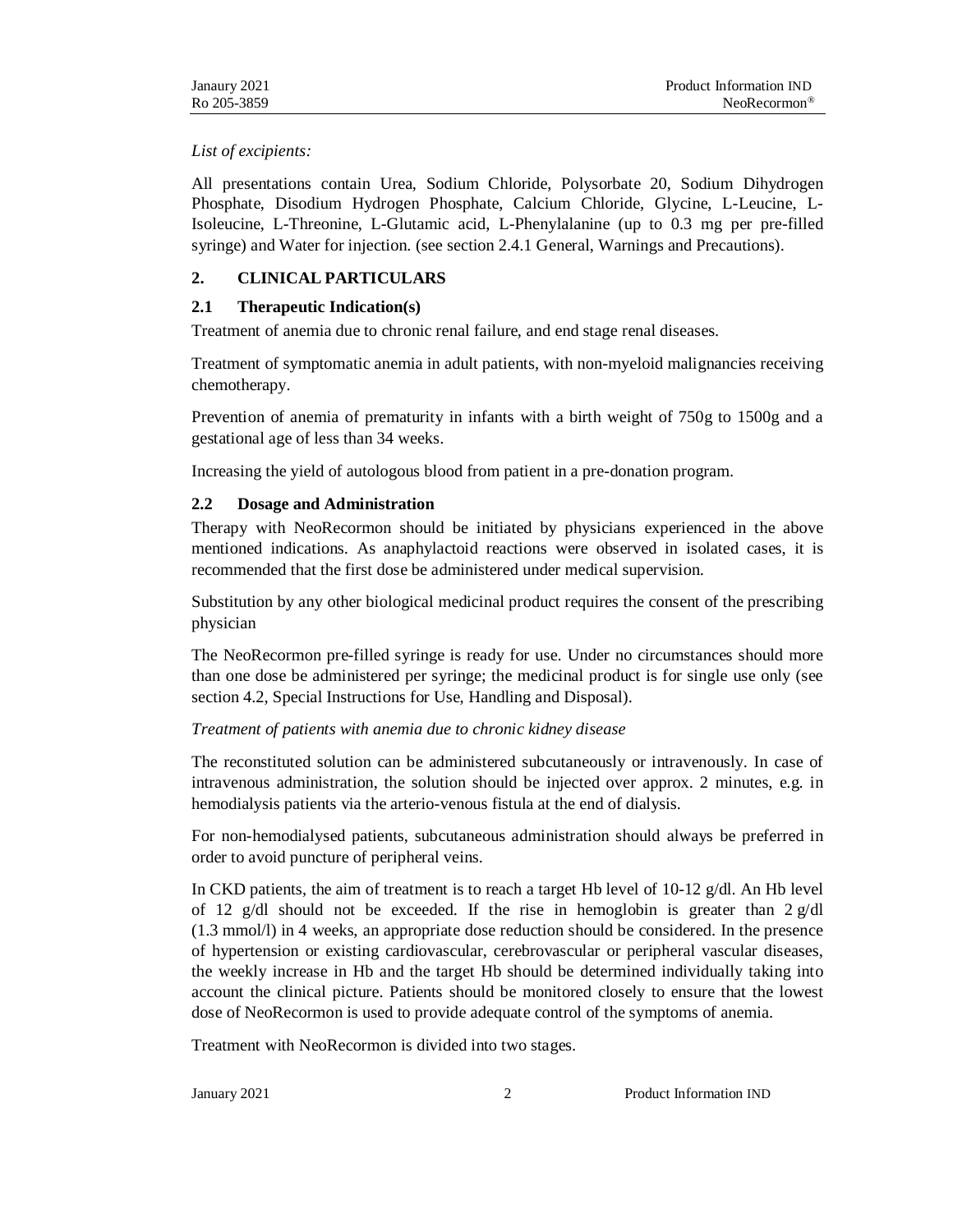#### 1. Correction phase

*- Subcutaneous administration (all dosage forms):*

The initial dosage is 3 x 20 IU/kg body weight per week. The dosage may be increased every 4 weeks by 3 x 20 IU/kg per week if the increase of Hb is not adequate  $\left($  < 0.25 g/dl per week).

The weekly dose can also be divided into daily doses.

```
- Intravenous administration
```
The initial dosage is  $3 \times 40$  IU/kg per week. The dosage may be raised after 4 weeks to 80 IU/kg - three times per week - and by further increments of 20 IU/kg if needed, three times per week, at monthly intervals.

The maximum dose should not exceed 720 IU/kg per week.

#### *2. Maintenance phase*

To maintain a target Hb value of approximately 10-12 g/dl, the dosage is initially reduced to half of the previously administered amount. Subsequently, the dose is adjusted at intervals of two to four weeks individually for the patient (maintenance dose). In the case of subcutaneous administration, the weekly dose can be given as one injection per week or in divided doses three or seven times per week. Patients who are stable on a once weekly dosing regimen may be switched to once every two weeks administration. In this case dose increases may be necessary.

Treatment with NeoRecormon is normally a long-term therapy. It can, however, be interrupted, if necessary, at any time. Data on the once weekly dosing schedule are based on clinical studies with a treatment duration of 24 weeks.

#### *Treatment of symptomatic anemia in cancer patients receiving chemotherapy:*

The reconstituted solution is administered subcutaneously; the weekly dose can be given as one injection per week or in divided doses 3 to 7 times per week.

The recommended initial dose is 30,000 IU per week (corresponding to approximately 450 IU/kg body weight per week, based on an average weighted patient).

NeoRecormon treatment is indicated if the hemoglobin value is  $\leq 11$  g/dl (6.83 mmol/l). Hemoglobin levels should not exceed 13  $g/dl$  (8.07 mmol/l) (see section 3.1.2 Clinical / Efficacy Studies).

If, after 4 weeks of therapy, the hemoglobin value has increased by at least  $1 \text{ g}/dl$ (0.62 mmol/l), the current dose should be continued. If the hemoglobin value has not increased by at least  $1 \text{ g}/\text{dl}$  (0.62 mmol/l), a doubling of the weekly dose should be considered. If, after 8 weeks of therapy, the hemoglobin value has not increased by at least 1 g/dl (0.62 mmol/l), response is unlikely and treatment should be discontinued.

The therapy should be continued up to 4 weeks after the end of chemotherapy.

January 2021 3 Product Information IND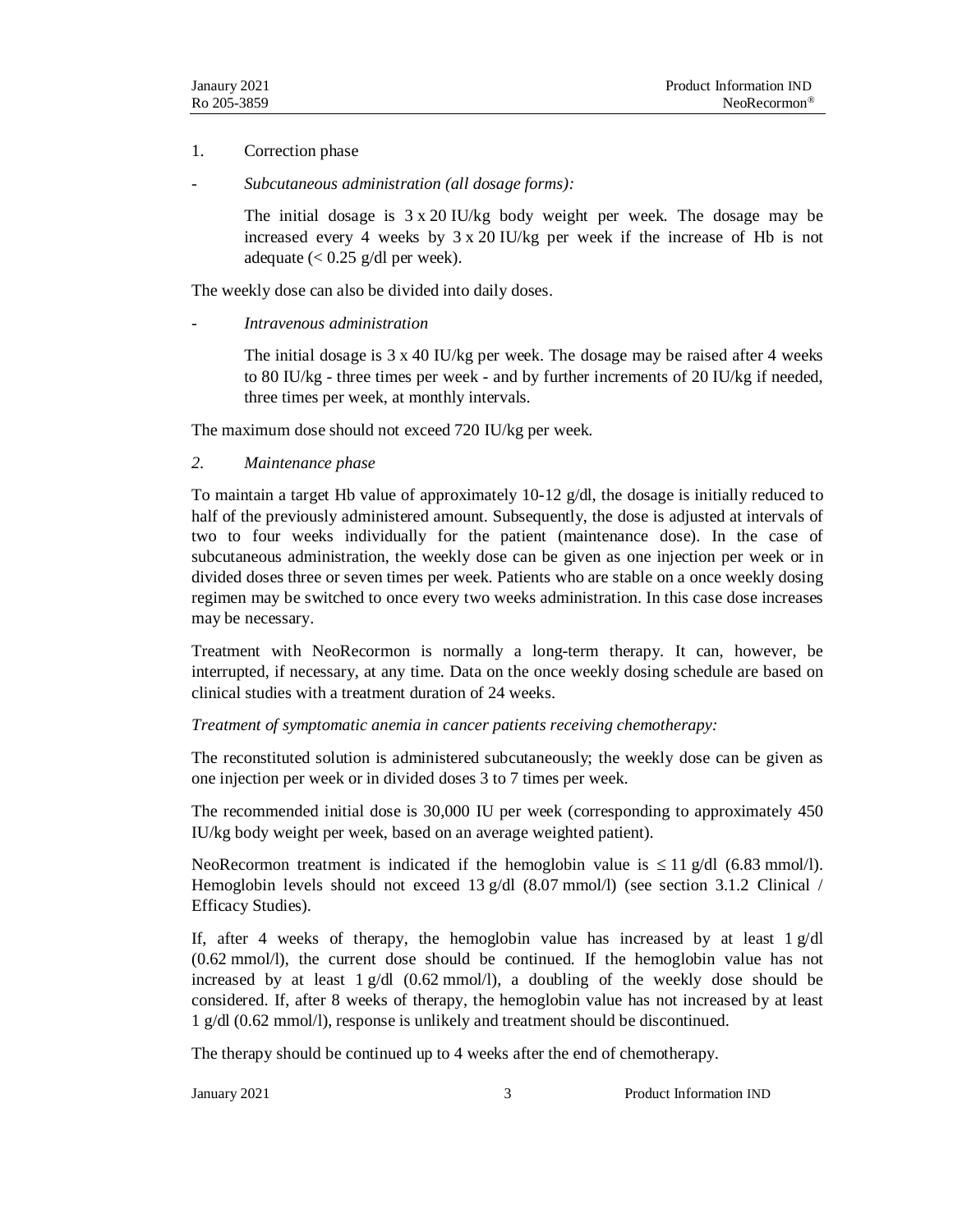The maximum dose should not exceed 60,000 IU per week.

Once the therapeutic objective for an individual patient has been achieved, the dose should be reduced by 25 to 50 % in order to maintain hemoglobin at that level. If required, further dose reduction may be instituted to ensure that hemoglobin level does not exceed 13 g/dl.

If the rise in hemoglobin is greater than  $2 \text{ g/dl}$  (1.3 mmol/l) in 4 weeks, the dose should be reduced by 25 to 50 %.

*Treatment for increasing the amount of autologous blood:*

The reconstituted solution is administered intravenously over approx. 2 minutes or subcutaneously.

NeoRecormon is administered twice weekly over 4 weeks. On those occasions where the patient's PCV allows blood donation, i.e.  $PCV \geq 33$ %, NeoRecormon is administered at the end of blood donation.

During the entire treatment period, a PCV of 48 % should not be exceeded.

The dosage must be determined by the surgical team individually for each patient as a function of the required amount of pre-donated blood and the endogenous red cell reserve:

- 1. The required amount of pre-donated blood depends on the anticipated blood loss, use of blood conserving procedures and the physical condition of the patient. This amount should be that quantity which is expected to be sufficient to avoid homologous blood transfusions.
- 2. The required amount of pre-donated blood is expressed in units whereby one unit in the nomogram is equivalent to 180 ml red cells.
- 3. The ability to donate blood depends predominantly on the patient's blood volume and baseline PCV. Both variables determine the endogenous red cell reserve, which can be calculated according to the following formula.
- Endogenous red cell reserve = blood volume [ml] x (PCV 33)  $\div$  100
- Women: blood volume  $[m] = 41$   $[m]/kg] \times$  body weight  $[kg] + 1200$   $[m]$
- Men: blood volume  $[m] = 44$  [ml/kg] x body weight [kg] + 1600 [ml] (body weight  $\geq$  45 kg)

The indication for NeoRecormon treatment and, if given, the single dose should be determined from the required amount of pre-donated blood and the endogenous red cell reserve according to the following graphs.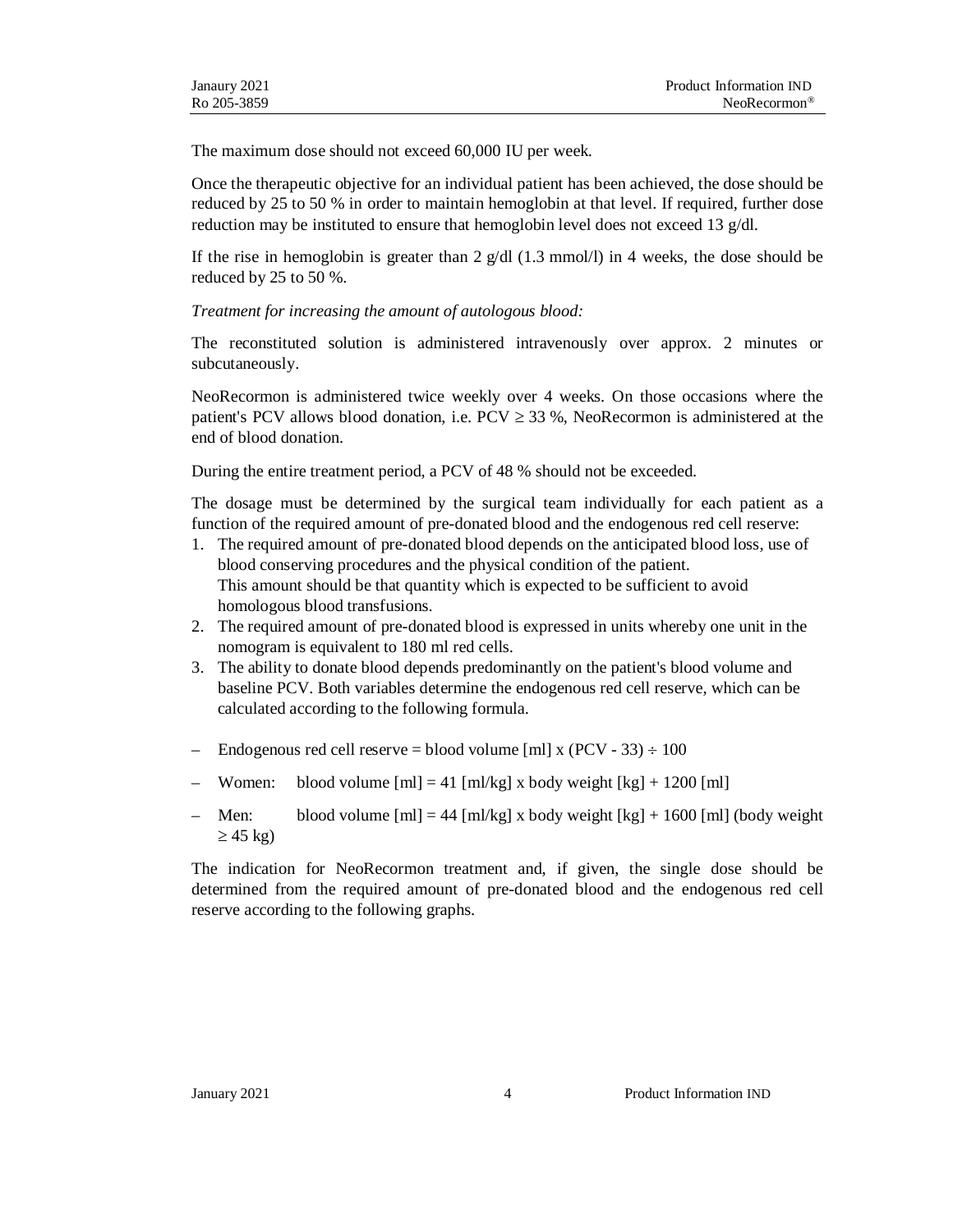

The single dose thus determined is administered twice weekly over 4 weeks. The maximum dose should not exceed 1600 IU/kg body weight per week for intravenous or 1200 IU/kg per week for subcutaneous administration.

#### *Prevention of anemia of prematurity*

For this indication, only solution for injection in pre-filled syringes may be used.

The solution is administered subcutaneously at a dose of 3 x 250 IU/kg b.w. per week. NeoRecormon treatment should start as early as possible, preferably by day 3 of life. Premature infants who have received a transfusion before starting NeoRecormon treatment are not likely to benefit as much as infants who have not had a transfusion. The treatment should last for 6 weeks.

#### **2.2.1 Special Dosage Instructions**

#### *Pediatric use:*

Results of pediatric clinical studies have shown that, on average, the younger the patients, the higher the NeoRecormon doses required. Nevertheless, the recommended dosing schedule should be followed as the individual response cannot be predicted (see section 2.5.4 Pediatric use).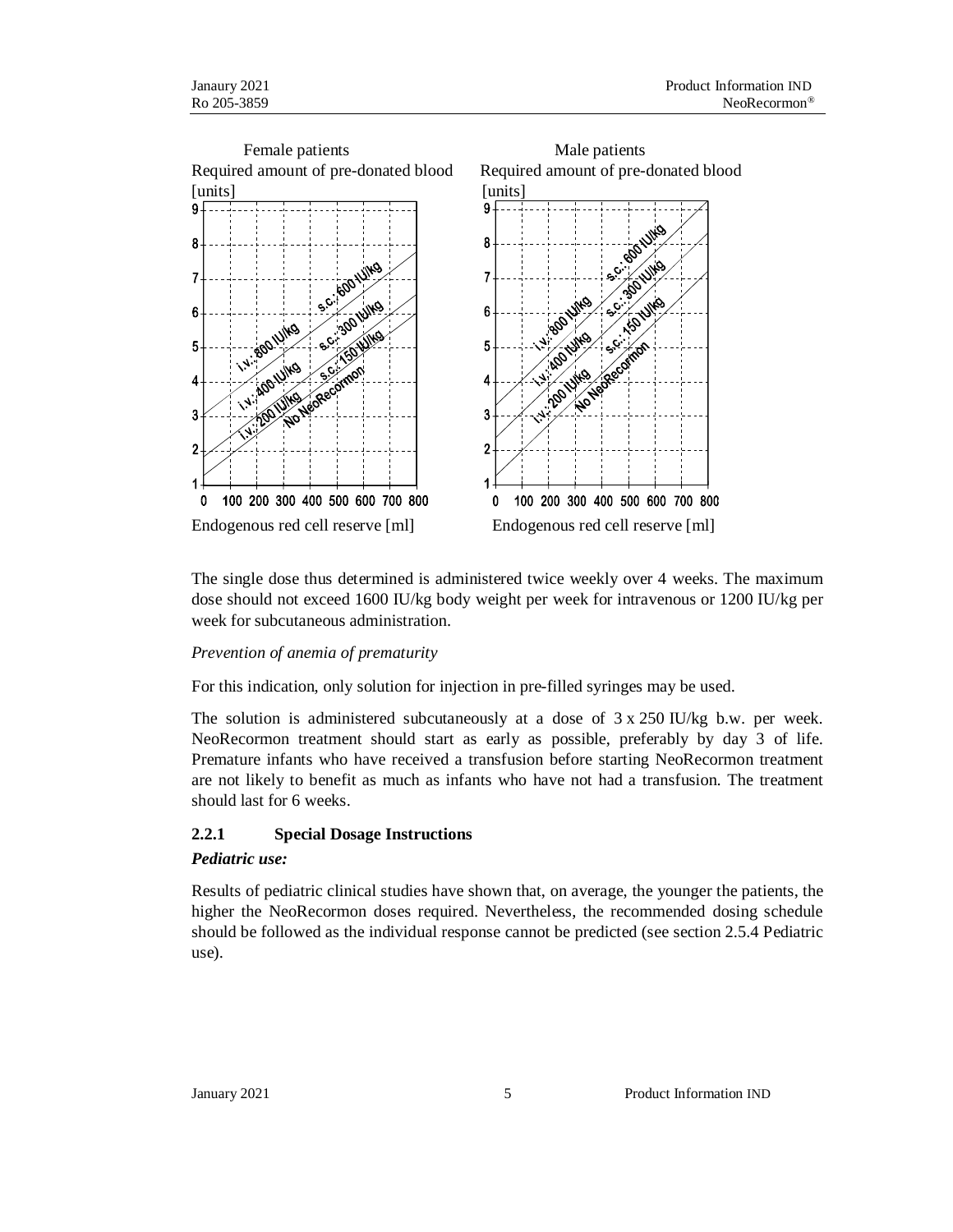#### *Geriatric use:*

No dedicated studies in geriatric patients were performed. A large proportion of geriatric patients were included in clinical trials with NeoRecormon. A need for special dose adjustments in the geriatric population was not identified.

#### *Hepatic Impairment:*

No dedicated clinical trials were conducted in patients with hepatic impairment. No special Dosage Instructions are available.

#### **2.3 Contraindications**

NeoRecormon is contraindicated in patients with:

- Known hypersensitivity to the active substance or any of the excipients.
- Poorly controlled hypertension

In the indication "increasing the yield of autologous blood", NeoRecormon must not be used in patients who, in the month preceding treatment, have suffered a myocardial infarction or stroke, patients with unstable angina pectoris, or patients who are at increased risk of deep venous thrombosis such as those with a history of venous thromboembolic disease.

## **2.4 Warnings and Precautions**

#### **2.4.1 General**

In order to improve the traceability of biological medicinal products, the trade name and the batch number of the administered product should be clearly recorded (or stated) in the patient file.

NeoRecormon should be used with caution in the presence of refractory anemia with excess blasts in transformation, epilepsy, thrombocytosis and chronic liver failure. Folic acid and vitamin  $B_{12}$  deficiencies should be ruled out as they reduce the effectiveness of NeoRecormon.

In order to ensure effective erythropoiesis, iron status should be evaluated for all patients prior to and during treatment and supplementary iron therapy may be necessary and conducted in accordance with therapeutic guidelines.

NeoRecormon contains phenylalanine as an excipient. Therefore this should be taken into consideration in patients affected with severe forms of phenylketonuria.

*Lack of effect:* The most common reasons for incomplete response to ESAs are iron deficiency and chronic inflammation (e.g. due to uremia or advanced metastatic cancer). The following conditions may also compromise the effectiveness of ESAs therapy: chronic blood loss, bone marrow fibrosis, severe aluminium overload due to treatment of renal failure, folic acid or vitamin  $B_{12}$  deficiencies, and hemolysis. If all the conditions mentioned are excluded and the patient has a sudden drop of hemoglobin associated with reticulocytopenia and antierythropoietin antibodies, examination of the bone marrow for the diagnosis of Pure Red Cell Aplasia (PRCA) should be considered. If PRCA is diagnosed, therapy with epoetin beta must be discontinued and patients should not be switched to another ESA.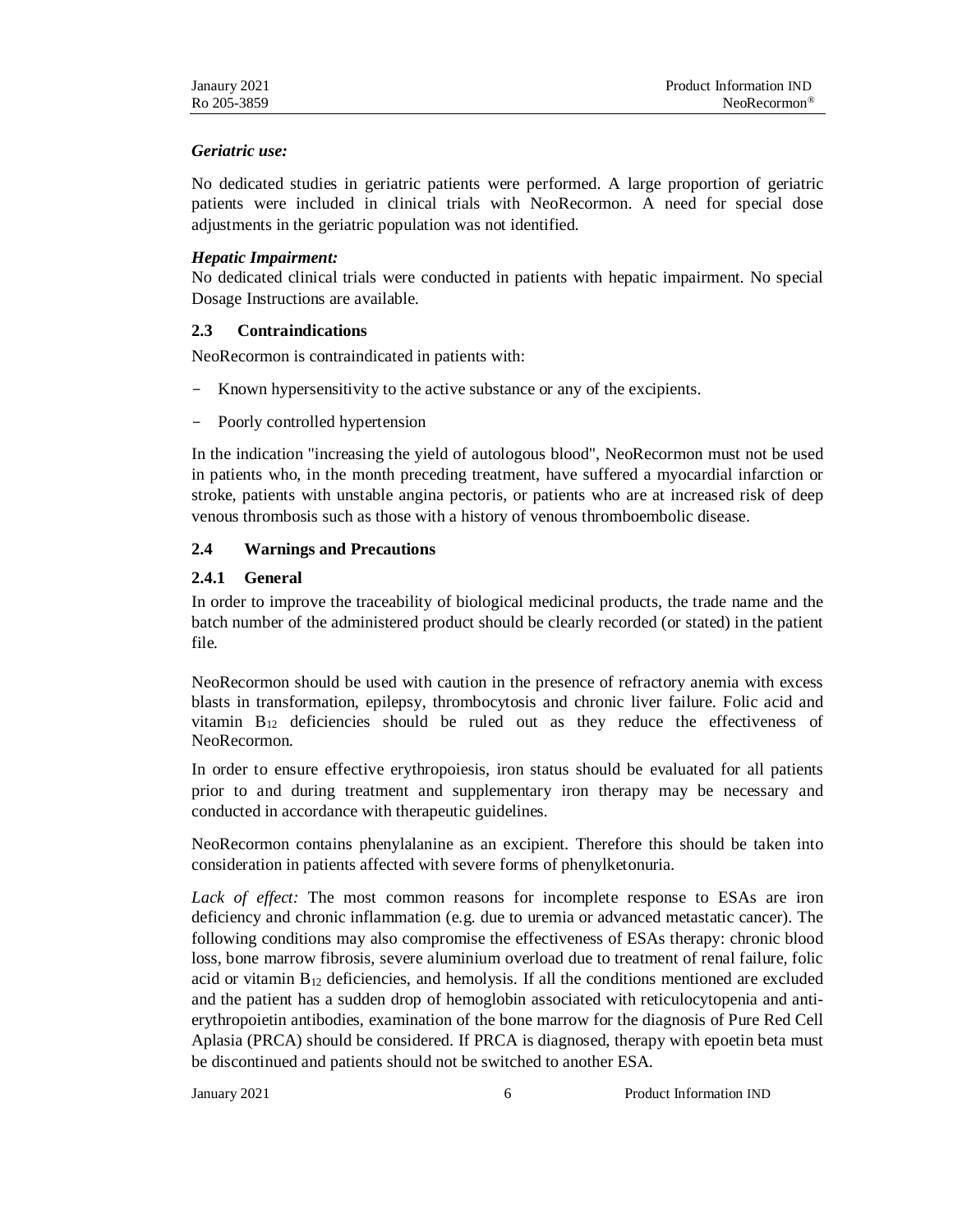Pure red cell aplasia caused by neutralizing anti-erythropoietin antibodies has been reported in association with erythropoietin therapy, including NeoRecormon. These antibodies have been shown to cross-react with all erythropoietic proteins, and patients suspected or confirmed to have neutralising antibodies to erythropoietin should not be switched to NeoRecormon (see section 2.6 Undesirable Effects).

#### *Effect on tumor growth*

Epoetins are growth factors that primarily stimulate red blood cell production. Erythropoietin receptors may be expressed on the surface of a variety of tumor cells. As with all growth factors, there is a concern that epoetins could stimulate the growth of any type of malignancy.

A controlled clinical study in which epoetin beta was administered to patients with head and neck cancer, has shown a shorter locoregional progression free survival in patients receiving epoetin beta. Another clinical study in breast cancer designed to show a positive effect of epoetin beta on overall survival compared to untreated controls, showed no statistically significant effects in terms of overall survival or tumor progression. Furthermore, metaanalysis data from randomized, controlled clinical studies with epoetin beta in treatment of anemia in cancer patients (12 studies, 2301 patients; including the two studies mentioned above) did not show any statistically significant negative effects on survival or tumor progression (see section 3.1.2 Clinical / Efficacy Studies).

In *CKD patients and patients with cancer receiving chemotherapy* an increase in blood pressure (hypertensive episodes) or aggravation of existing hypertension, especially in cases of rapid Hb increase can occur. Increases in blood pressure can be treated with antihypertensive drugs. If blood pressure rises cannot be controlled by drug therapy, a transient interruption of NeoRecormon therapy is recommended. Particularly at the beginning of therapy, regular monitoring of the blood pressure is recommended, including between dialyses in patients with renal anemia. In patients with CKD, hypertensive crisis with encephalopathy-like symptoms may also occur in individual patients with otherwise normal or low blood pressure. This requires the immediate attention of a physician and intensive medical care. Particular attention should be paid to sudden stabbing migraine-like headaches as a possible warning sign.

Severe aluminium overload due to treatment of renal failure may compromise the effectiveness of NeoRecormon.

In *CKD* patients an increase in heparin dose during hemodialysis is frequently required during the course of therapy with NeoRecormon as a result of the increased Hb. Occlusion of the dialysis system is possible if heparinization is not optimal. Early shunt revision and thrombosis prophylaxis by administration of acetylsalicylic acid, for example, should be considered in CKD patients at risk of shunt thrombosis.

In *CKD* patients there may be a moderate dose-dependent rise in the platelet count within the normal range during treatment with NeoRecormon, especially after intravenous administration. This regresses during the course of continued therapy. It is recommended that the platelet count be monitored regularly during the first 8 weeks of therapy.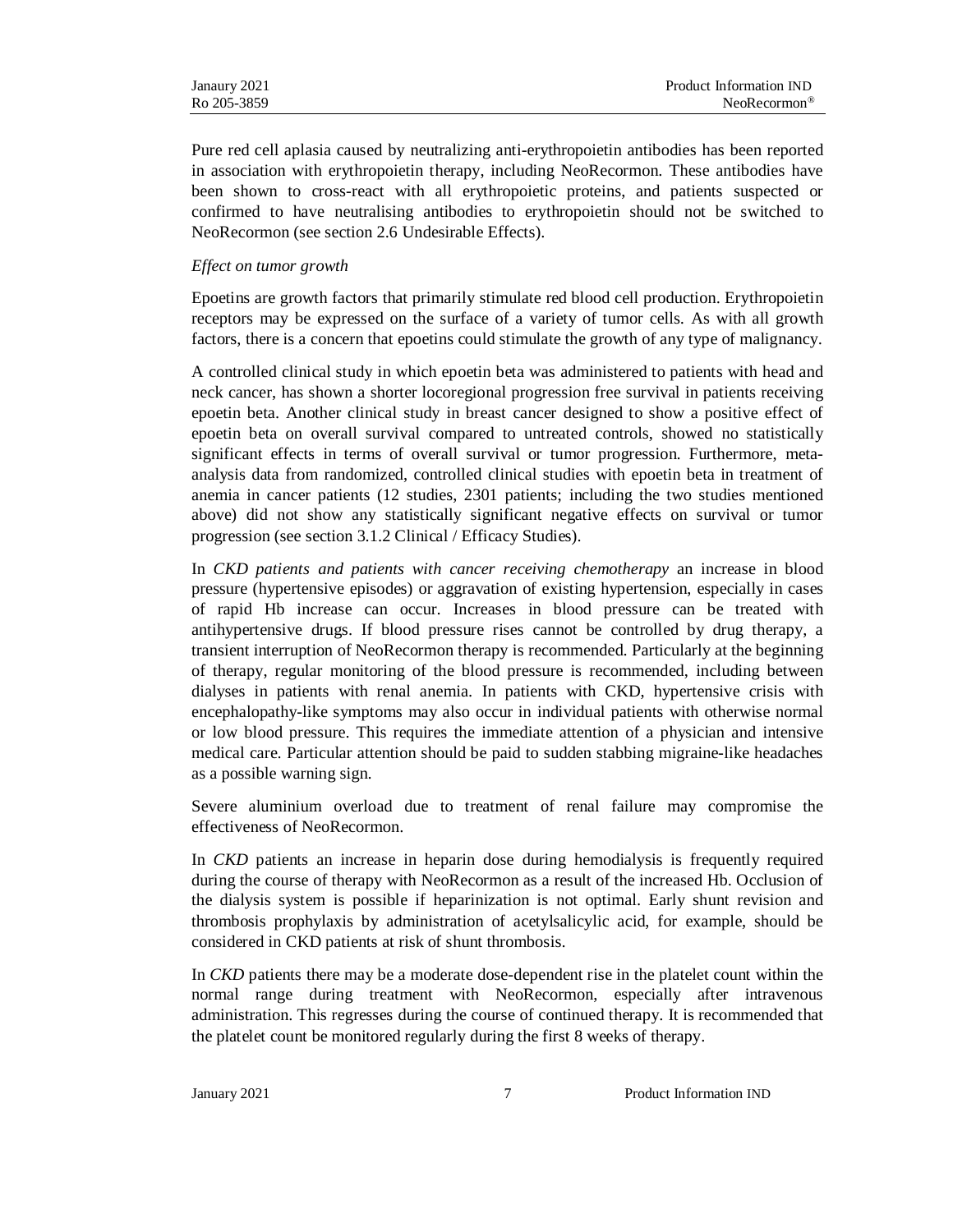In patients in an *autologous blood pre-donation program* there may be an increase in platelet count, mostly within the normal range. Therefore, it is recommended that the platelet count be determined at least once a week in these patients. If there is an increase in platelets of more than  $150 \times 10^9/1$  or if platelets rise above the normal range, treatment with NeoRecormon should be discontinued.

For use of NeoRecormon in an autologous pre-donation program, the official guidelines on principles of blood donation must be considered, in particular:

- only patients with a PCV  $\geq$  33 % (hemoglobin  $\geq$  11 g/dl [6.83 mmol/l]) should donate;
- special care should be taken with patients below 50 kg weight;
- the single volume drawn should not exceed approx. 12 % of the patient's estimated blood volume.

Treatment should be reserved for patients in whom it is considered of particular importance to avoid homologous blood transfusion taking into consideration the risk/benefit assessment for homologous transfusions.

In patients treated for *anemia of prematurity*, there may be a slight rise in platelet counts, particularly up to day 12 - 14 of life, therefore platelets should be monitored regularly.

#### *Laboratory tests*

Platelet counts and haematocrit/haemoglobin levels should be monitored at regular intervals in all patients.

In patients with chronic kidney disease, serum potassium elevation has been reported in patients receiving NeoRecormon, though causality has not been established. If an elevated or rising potassium level is observed then consideration should be given to interrupting NeoRecormon administration until the level has been corrected.

## **2.4.2 Drug Abuse and Dependence**

Misuse by non-anemic persons may lead to an excessive increase in Hb. This may be associated with life-threatening complications of the cardiovascular system.

There are no reports on dependence when using epoetin beta.

## **2.4.3 Ability to Drive and Use Machines**

NeoRecormon has no or negligible influence on the ability to drive and use machines.

## **2.5 Use in Special Populations**

## **2.5.1 Pregnancy**

Animal studies do not indicate direct or indirect harmful effects with respect to pregnancy, embryonal/fetal development, parturition or postnatal development (see section 3.3 Nonclinical Safety).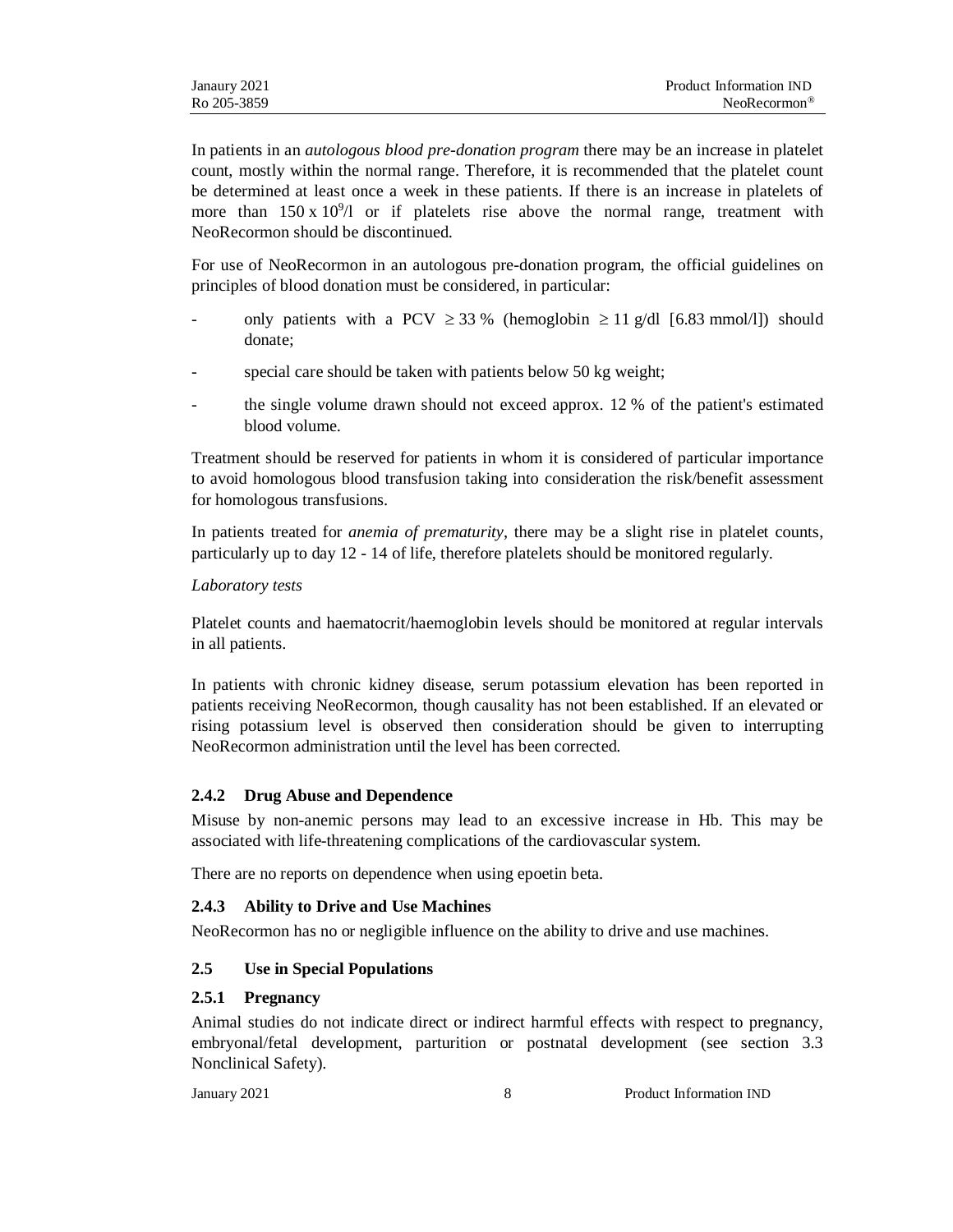| Janaury 2021 | Product Information IND   |
|--------------|---------------------------|
| Ro 205-3859  | $NeoRecormon^{\circledR}$ |

For epoetin beta, all safety information with regard to exposure to NeoRecormon during pregnancies has been gained from post marketing experience. A review of the available post marketing data does not show evidence of a causal association between harmful effects with respect to pregnancy, embryonal/fetal development or postnatal development and treatment with NeoRecormon. However in the absence of clinical study data, caution should be exercised when prescribing to pregnant women.

#### **2.5.2 Labor and Delivery**

Animal studies do not indicate direct or indirect harmful effects with respect to pregnancy, embryonal/fetal development, parturition or postnatal development (see section 3.3 Nonclinical Safety).

For epoetin beta, all safety information with regard to exposure during labor and delivery has been gained from post marketing experience. No evidence of harmful effects with respect to labor and delivery have been observed. However in the absence of clinical study data, caution should be exercised when prescribing to pregnant women in labor.

#### **2.5.3 Lactation**

Only limited experience in human lactation has been gained. Endogeneous erythropoietin is excreted in breast milk and readily absorbed by the neonatal gastrointestinal tract. A decision on whether to continue or discontinue breast-feeding or to continue or discontinue therapy with epoetin beta should be made taking into account the benefit of breastfeeding to the child and the benefit of epoetin beta therapy to the woman.

#### **2.5.4 Pediatric Use**

Clinical registration trials have been performed in children and adolescents with anemia due to chronic kidney disease and in neonates for prevention of anemia due to prematurity.

In the indication anemia due to chronic kidney disease, NeoRecormon should not be used in infants (i.e. below 2 years of age) (see sections 2.2.1 Special Dosage Instructions, 2.4.1 General, Warnings and Precautions).

In the indications anemia in cancer patients receiving chemotherapy and treatment for increasing the amount of autologous blood, NeoRecormon is not indicated in the pediatric population.

#### **2.5.5 Geriatric Use**

See section 2.2.1 Special Dosage Instructions.

## **2.5.6 Renal Impairment**

See section 2.4.1 General - Warning and Precautions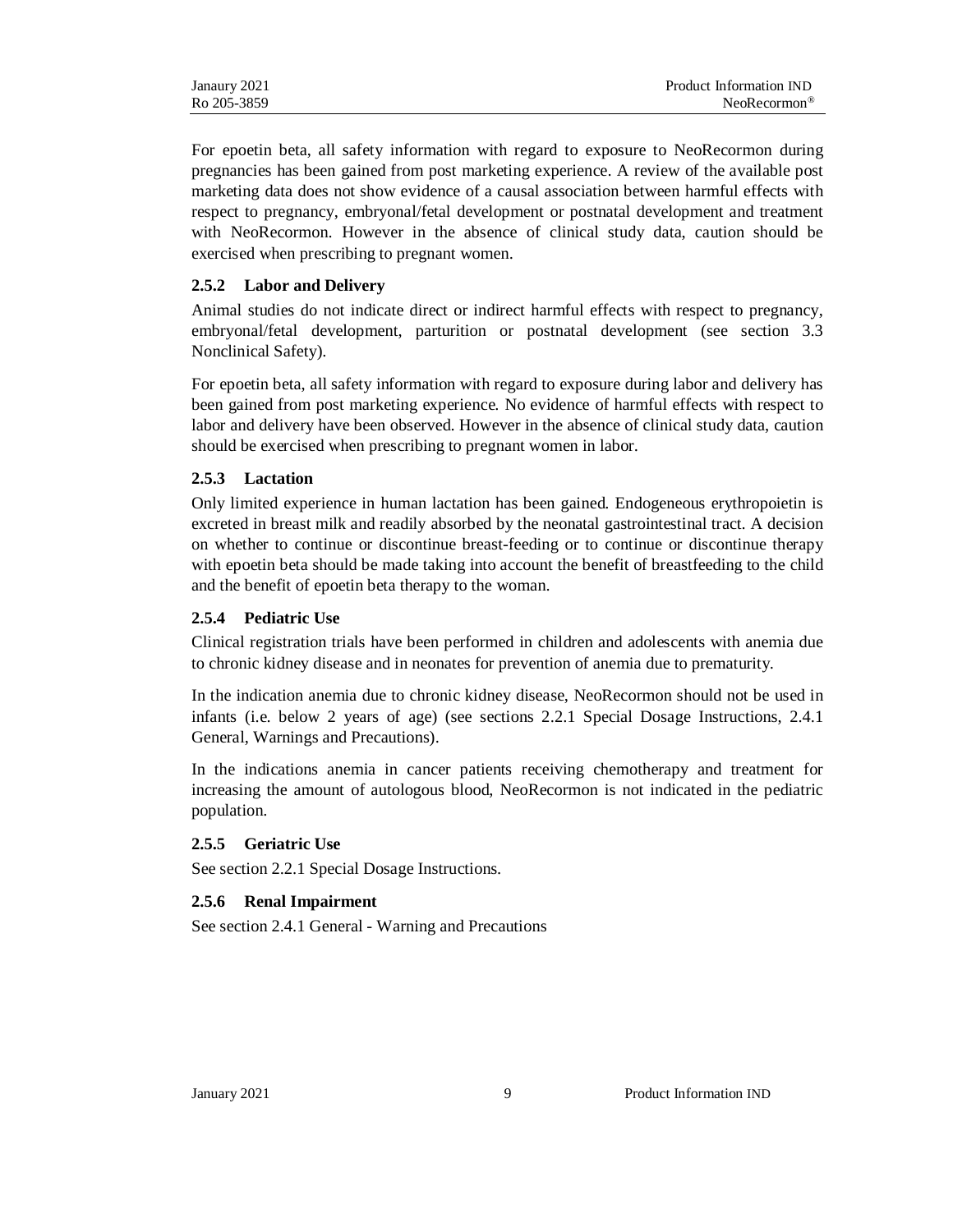## **2.5.7 Hepatic Impairment**

(see section 2.2.1 Special Dosage Instructions).

## **2.6 Undesirable Effects**

#### **2.6.1 Clinical Trials**

Based on results from clinical trials including 1725 patients approximately 8 % of patients treated with NeoRecormon are expected to experience adverse drug reactions.

#### **Tabulated summary of adverse drug reactions from clinical trials:**

Adverse drug reactions from clinical trials (Table 1, Table 2 and Table 3) are listed by MedDRA system organ class. The corresponding frequency category for each adverse drug reaction is based on the following convention: very common  $(\geq 1/10)$ , common  $(\geq 1/100)$  to  $\langle 1/10 \rangle$ , uncommon ( $\geq 1/1,000$  to  $\langle 1/100 \rangle$ , rare ( $\geq 1/10,000$  to  $\langle 1/1000 \rangle$ , very rare ( $\langle 1/10,000 \rangle$ ).

#### Anemic patients due to chronic kidney disease

The most frequent adverse drug reactions (common 1-10%), in particular during the early treatment phase with NeoRecormon are hypertensive events including hypertension, hypertensive crisis with or without encephalopathy-like symptoms (e.g. headaches and confused state, sensorimotor disorders - such as speech disturbance or impaired gait - up to tonoclonic seizures). These increases in blood pressure can occur in normotensive patients or can be an aggravation of existing hypertension (see section 2.4.1 General, Warnings and Precautions).

Shunt thromboses may occur, especially in patients who have a tendency to hypotension or whose arteriovenous fistulae exhibit complications (e.g. stenoses, aneurisms) (see section 2.4.1 General-Warnings and Precautions). In most cases, a fall in serum ferritin values simultaneous with a rise in Hb is observed. In addition, transient increases in serum potassium and phosphate levels have been observed in isolated cases.

The incidences of adverse drug reactions in clinical trials are shown in the table below. The table shows the difference in frequencies of adverse events between patients receiving NeoRecormon and control.

# **Table 1: Adverse drug reactions occurring in anaemic patients due to chronic kidney disease, treated with NeoRecormon**

| <b>System Organ Class</b>                   | <b>Frequency Category</b> |  |
|---------------------------------------------|---------------------------|--|
| <b>Vascular Disorders</b>                   |                           |  |
| Hypertension                                | Common                    |  |
| Hypertensive crisis                         | Uncommon                  |  |
| <b>Nervous System Disorders</b>             |                           |  |
| Headache<br>Common                          |                           |  |
| <b>Blood and Lymphatic System Disorders</b> |                           |  |
| Shunt thrombosis                            | Rare                      |  |
| Thrombocytosis                              | Very rare                 |  |

January 2021 10 Product Information IND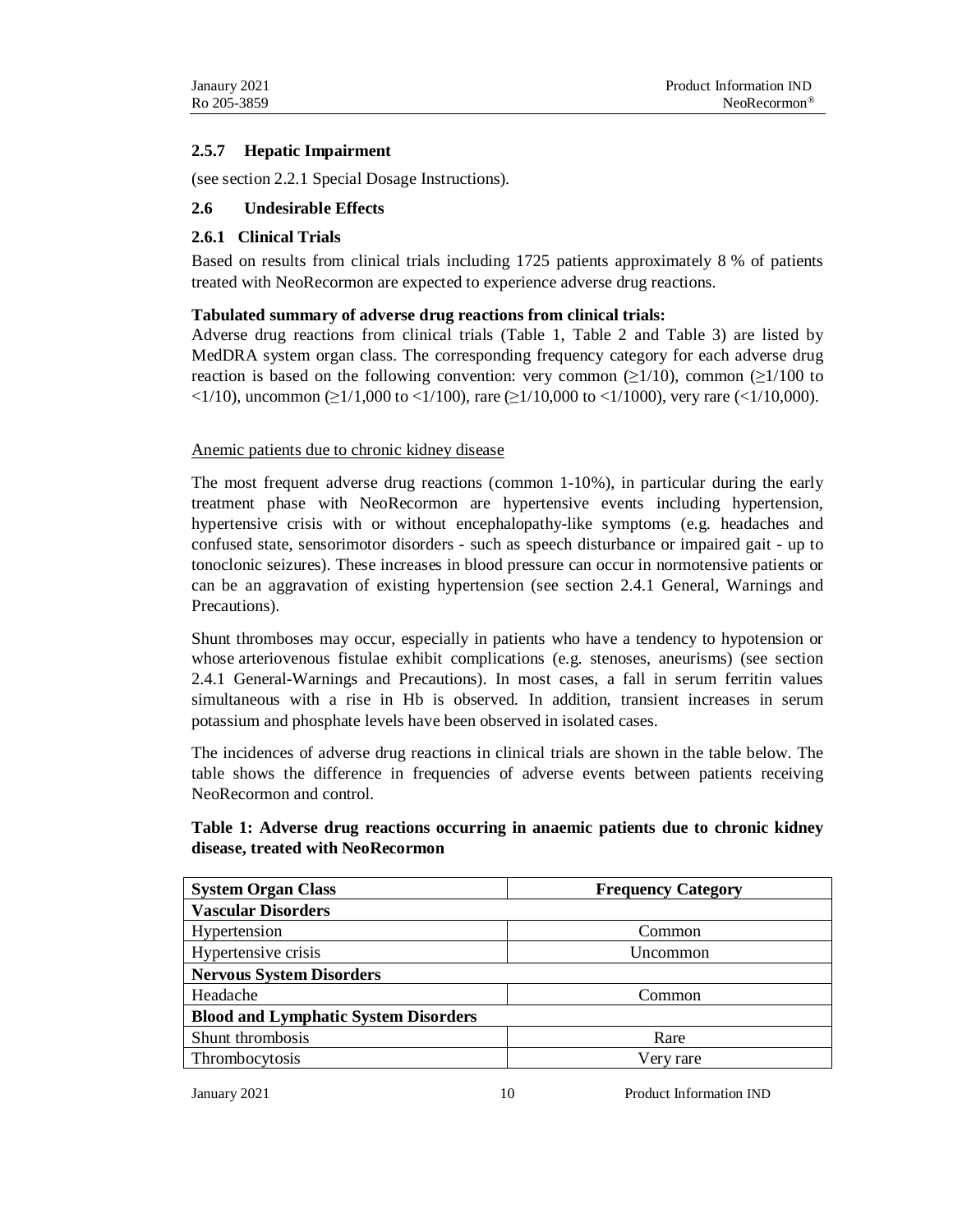Cancer patients receiving chemotherapy with symptomatic anemia

Hypertensive events are common (1-10%) adverse drug reactions, in particular during the early phase of treatment.

In some patients, a fall in serum iron parameters is observed.

Clinical studies have shown a higher frequency of thromboembolic events in cancer patients treated with NeoRecormon compared to untreated controls or placebo. In patients treated with NeoRecormon, this incidence is 7 % compared to 4 % in controls (both "common"); this is not associated with any increase in thromboembolic mortality compared with controls.

The incidences of adverse drug reactions in clinical trials are shown in the table below. The table shows the difference in frequencies of adverse events between patients receiving NeoRecormon and control.

## **Table 2: Summary of adverse drug reactions occurring in cancer patients receiving chemotherapy with symptomatic anaemia treated with NeoRecormon**

| <b>System Organ Class</b>                   | <b>Frequency Category</b> |  |
|---------------------------------------------|---------------------------|--|
| <b>Vascular Disorders</b>                   |                           |  |
| Hypertension                                | Common                    |  |
| <b>Blood and Lymphatic System Disorders</b> |                           |  |
| Thromboembolic event                        | Common                    |  |
| <b>Nervous System Disorders</b>             |                           |  |
| Headache                                    | ⊡ommon                    |  |

Patients in an autologous blood pre-donation program

Patients in an autologous blood pre-donation program have been reported to show a slightly higher frequency of thromboembolic events. However, a causal relationship with treatment with NeoRecormon could not be established.

A temporary iron deficiency may occur (see section 2.4.1 General, Warnings and Precautions).

The incidences of adverse drug reactions in clinical trials are shown in the table below. The table shows the difference in frequencies of adverse events between patients receiving NeoRecormon and control.

## **Table 3: Summary of adverse drug reactions occurring in patients in autologous blood predonation programme treated with NeoRecormon**

| <b>System Organ Class</b>       |  | <b>Frequency Category</b> |  |
|---------------------------------|--|---------------------------|--|
| <b>Nervous System Disorders</b> |  |                           |  |
| Headache                        |  | Common                    |  |
| January 2021                    |  | Product Information IND   |  |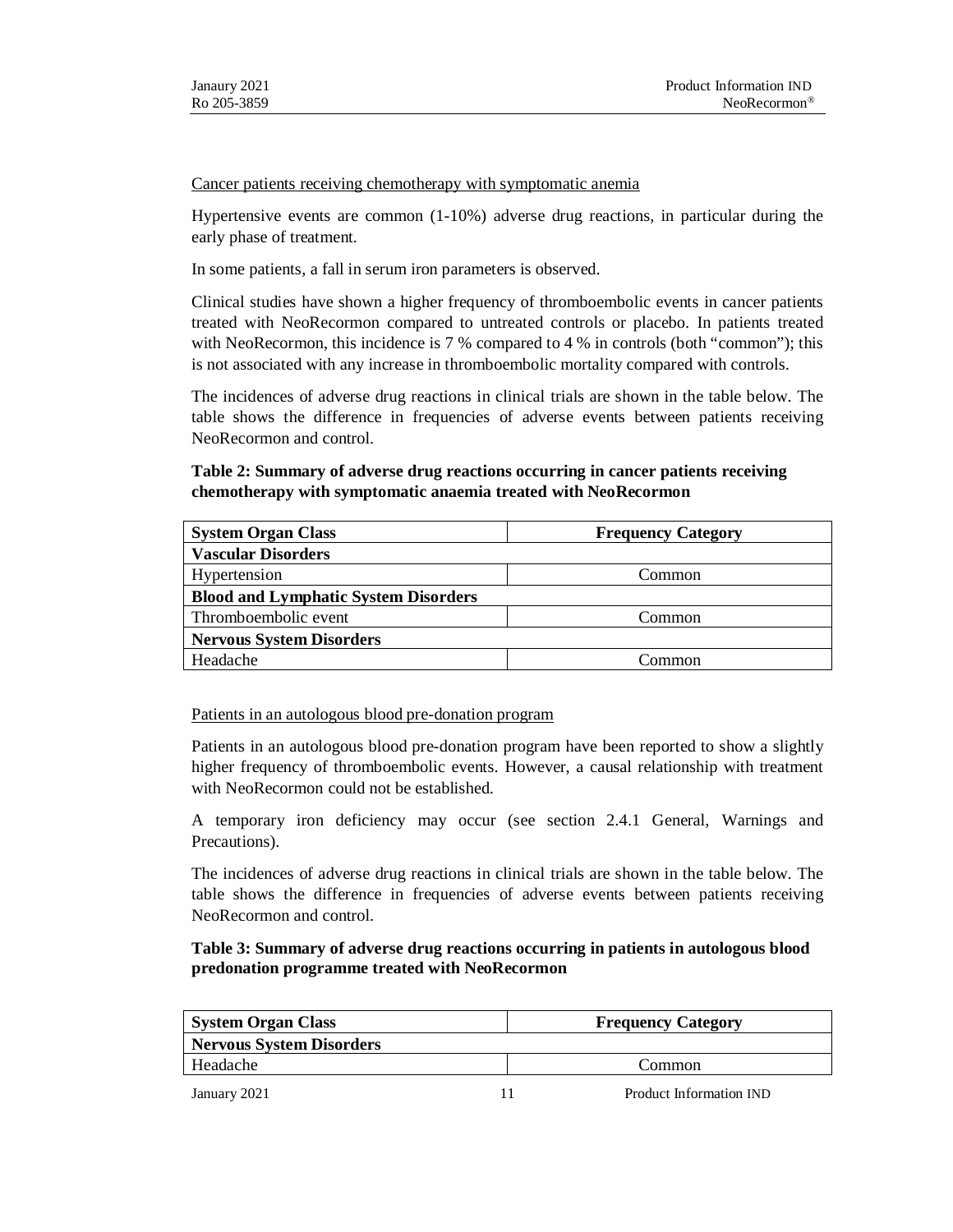#### Premature infants

A fall in serum ferritin values is very common  $(>10%)$  (see section 2.4.1 General, Warnings and Precautions).

## All indications

Rarely  $(\geq 1/10,000$  to  $\leq 1/1,000$ , skin reactions such as rash, pruritus, urticaria or injection site reactions may occur. In very rare cases  $(\leq 1/10,000)$  anaphylactoid reactions have been reported. However, in controlled clinical studies no increased incidence of hypersensitivity reactions was found.

In very rare cases  $(\leq 1/10,000)$ , particularly when starting treatment, flu-like symptoms such as fever, chills, headaches, pain in the limbs, malaise and/or bone pain have been reported. These reactions were mild or moderate in nature and subsided after a couple of hours or days.

## *Laboratory Abnormalities*

See section 2.4.1 General-Warnings and Precautions.

## **2.6.2 Postmarketing Experience**

The following adverse drug reactions have been identified from postmarketing experience with NeoRecormon (Table 4). Adverse drug reactions are listed according to system organ classes in MedDRA and the corresponding frequency category estimation for each adverse drug reaction is based on the following convention: very common  $(\geq 1/10)$ , common  $(\geq 1/100)$ to <1/10), uncommon ( $\geq 1/1,000$  to <1/100), rare ( $\geq 1/10,000$  to <1/1000), very rare  $\left( \frac{1}{10,000} \right)$ , unknown (cannot be estimated from the available data).

| <b>System Organ Class</b>                                             | <b>Frequency Category</b> | <b>CDS</b> reference |
|-----------------------------------------------------------------------|---------------------------|----------------------|
| <b>Blood and Lymphatic System Disorders</b>                           |                           |                      |
| Aplasia Pure Red Cell <sup>1,2</sup>                                  | Unknown                   |                      |
| <b>Skin and Subcutaneous Tissue Disorders</b>                         |                           |                      |
| Stevens-Johnson syndrome /<br>toxic epidermal necrolysis <sup>2</sup> | Unknown                   | 32                   |

|  |  | Table 4: Adverse drug reactions from postmarketing experience |  |
|--|--|---------------------------------------------------------------|--|
|  |  |                                                               |  |

 $<sup>1</sup>$  see section 2.4</sup>

 $2$  Incidence rate and frequency category cannot be estimated based on available data.

## *Laboratory Abnormalities*

Laboratory abnormalities reported during post marketing reflect the experience gained from clinical trials (see sections 2.4.1 General, Warnings and Precautions, 2.6.1 Clinical Trials).

## **2.7 Overdose**

January 2021 12 Product Information IND The therapeutic range of NeoRecormon is wide and individual response to therapy must be considered when NeoRecormon treatment is initiated. Overdose can result in manifestations of an exaggerated pharmacodynamic effect, e.g. excessive erythropoiesis which may be associated with life-threatening complications of the cardiovascular system. In case of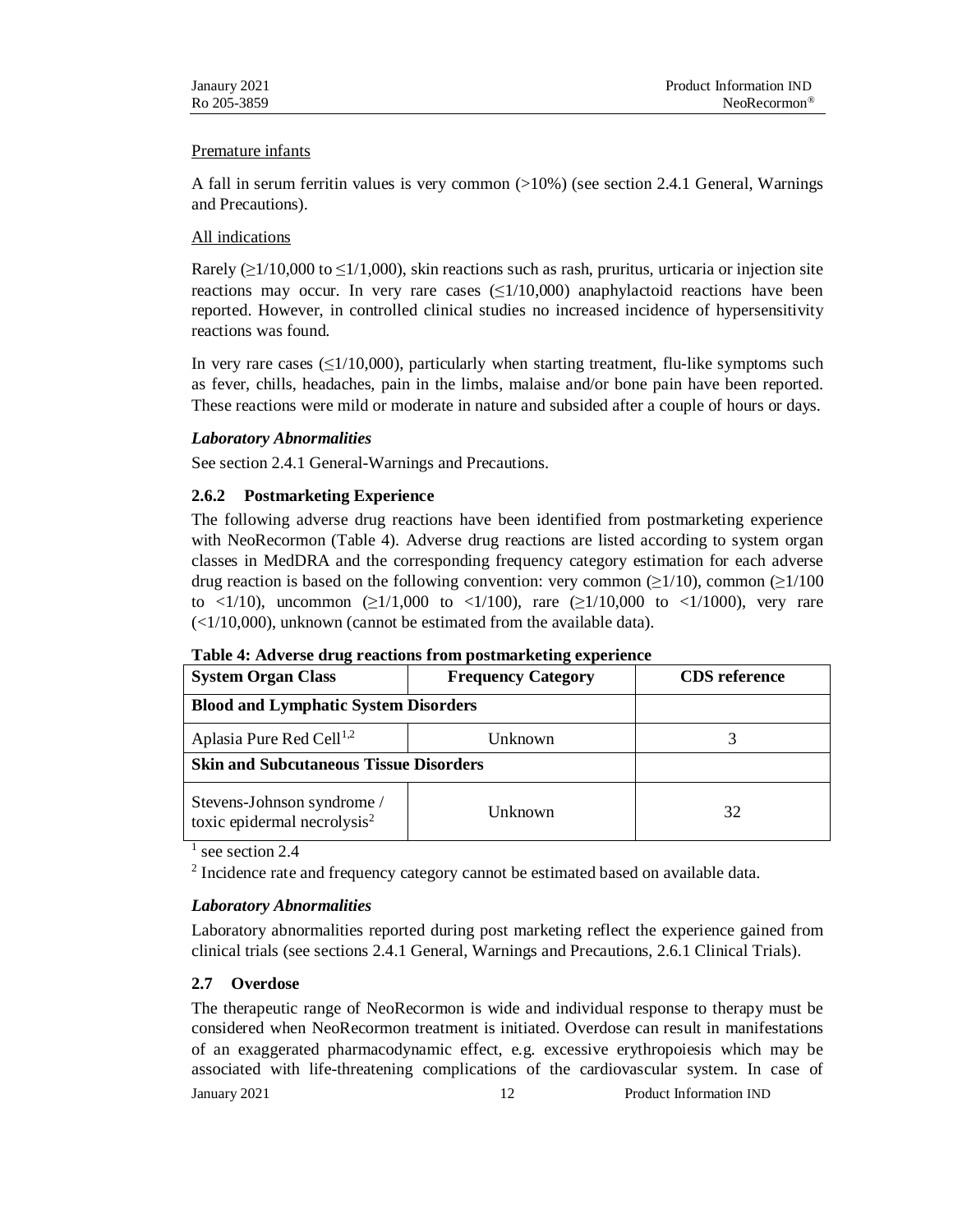excessive haemoglobin levels, NeoRecormon should be temporarily withheld (see section 2.2 Dosage and Administration). If clinically indicated, phlebotomy may be performed.

#### **2.8 Interactions with other Medicinal Products and other Forms of Interaction**

No dedicated clinical interaction studies have been performed.

Clinical experience has not given evidence for potential interaction of NeoRecormon with other medicinal products (for more information see also section 3.3.5 Nonclinical Safety).

In animal experiments epoetin did not increase the myelotoxicity of cytostatic medicinal products like etoposide, cisplatin, cyclophosphamide, and fluorouracil.

# **3. PHARMACOLOGICAL PROPERTIES AND EFFECTS**

The biological efficacy of epoetin beta has been demonstrated after intravenous and subcutaneous administration in various animal models *in vivo* (normal and uremic rats, polycythemic mice, dogs). After administration of epoetin beta, the number of erythrocytes, the Hb values and reticulocyte counts increase as well as the  ${}^{59}Fe$ -incorporation rate.

An increased <sup>3</sup>H-thymidine incorporation in the erythroid nucleated spleen cells has been found *in vitro* (mouse spleen cell culture) after incubation with epoetin beta.

Investigations in cell cultures of human bone marrow cells showed that epoetin beta stimulates erythropoiesis specifically and does not affect leucopoiesis. Cytotoxic actions of epoetin beta on bone marrow or on human skin cells were not detected.

After single dose administration of epoetin beta no effects on behavior or locomotor activity of mice and circulatory or respiratory function of dogs were observed.

## **3.1 Pharmacodynamic Properties**

Epoetin beta is identical in its amino acid and carbohydrate composition to erythropoietin that has been isolated from the urine of anemic patients.

Erythropoietin is a glycoprotein that stimulates the formation of erythrocytes from its committed progenitors. It acts as a mitosis stimulating factor and differentiation hormone.

## **3.1.1 Mechanism of Action**

Erythropoietin is a glycoprotein that, as a growth factor, primarily stimulates the formation of erythrocytes from its committed progenitors. It acts as a mitosis stimulating factor and differentiation hormone.

## **3.1.2 Clinical / Efficacy Studies**

This section describes recently completed randomized, controlled studies with epoetin beta in patients with renal anemia or cancer patients receiving chemotherapy/radiotherapy.

#### *Patients with anemia due to chronic kidney disease*

January 2021 13 Product Information IND An open randomized study using epoetin beta was conducted in 605 pre-dialysis patients (CREATE) with mild to moderate anemia (Hb level:  $11{\text -}12.5$  g/dl). The primary objective was to explore whether high Hb correction (13–15  $g/dl$ ) would reduce cardiovascular (CV) morbidity as compared with standard anemia treatment (target Hb 10.5–11.5 g/dl). There was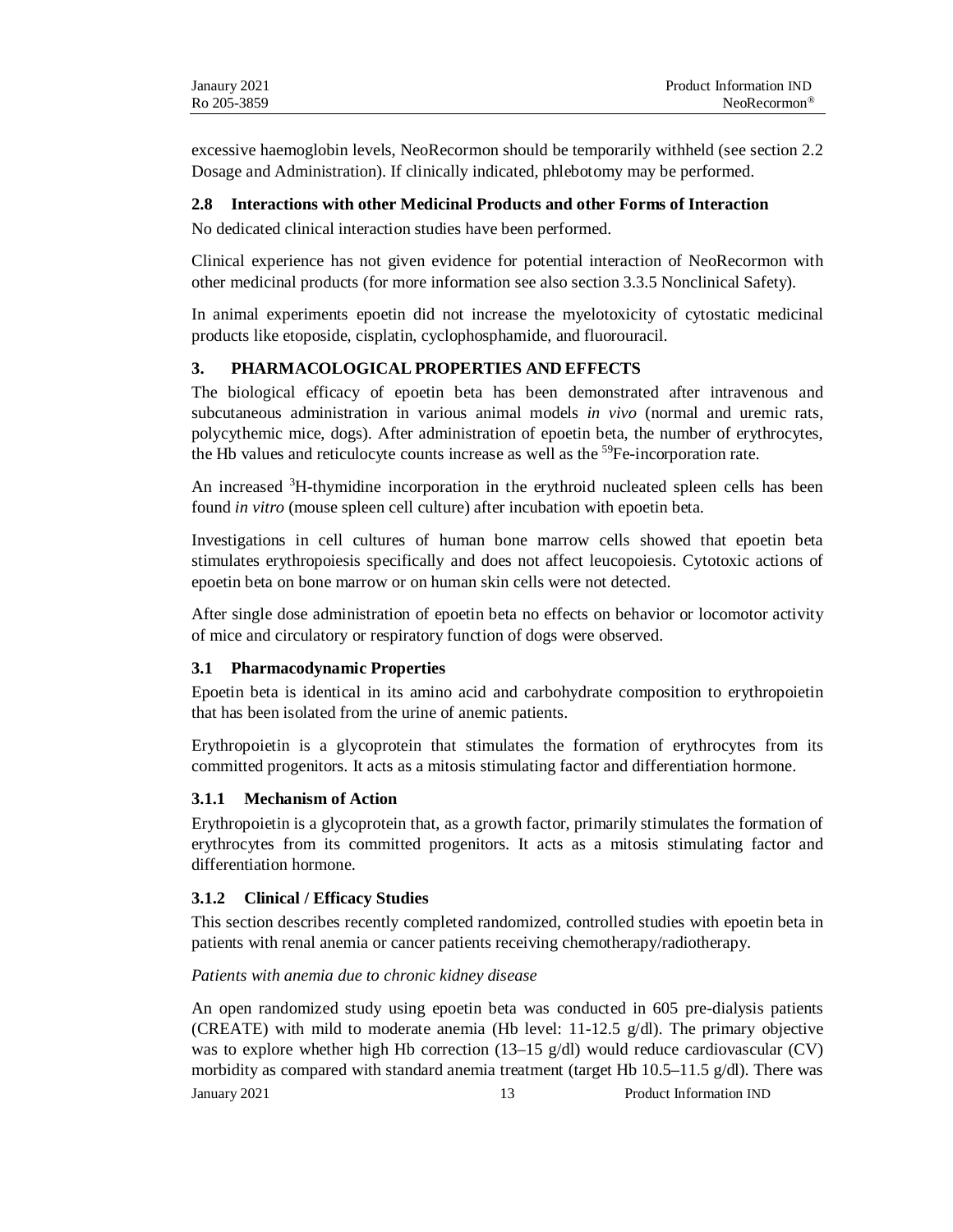no benefit observed with high Hb correction compared to standard anemia correction. On the contrary, there were fewer events observed in the standard treatment group (47 versus 58 events, HR 0.78, p=0.20). A difference in time to initiation of dialysis was observed favoring the standard anemia correction group (111 and 127 events, median time to dialysis 41 months and 36 months,  $log$  rank test  $p=0.034$ , respectively), although no difference in median creatinine clearance over time between the two study groups was observed. Quality of life (assessed by SF-36 Health Survey Questionnaire) was significantly improved (p=0.003) in the high target Hb group at 1 year.

In another open randomized study in 172 patients with early diabetic nephrology, (ACORD) the effect of high Hb correction (target Hb  $13-15$  g/dl) and standard Hb correction (target Hb 10.5-11.5 g/dl) on cardiac structure and function was investigated.

At the end of the study, there was no significant difference between the two groups with respect to the primary parameter, the baseline adjusted left ventricular mass index ( $p=0.88$ ). There was no statistically significant difference between the treatment groups in change from baseline in calculated creatinine clearance, time to doubling of serum creatinine, or an analysis of rapid progressors. The General Health score of the quality of life assessment (using the SF-36 Health Survey Questionnaire) was significantly improved  $(p=0.04)$  in the high target Hb group.

#### *Cancer patients with symptomatic anemia receiving chemotherapy*

In a placebo-controlled study using epoetin beta in 351 patients with head and neck cancer (ENHANCE), study drug was administered to maintain the hemoglobin levels of 14 g/dl in women and 15 g/dl in men. Locoregional progression free survival was significantly shorter in patients receiving epoetin beta (HR=1.62,  $p=0.0008$ ). The results and interpretation of this study were confounded by imbalances between the treatment groups, especially with regard to tumor localization, smoking status and the heterogeneity of the study population.

A controlled, open-label, randomized study using epoetin beta in 463 patients with metastatic breast cancer receiving chemotherapy (BRAVE), which was designed to show a significant improvement in survival, did not show any statistically significant difference between the control and epoetin beta arms with regards to overall survival  $(p=0.52)$  or time to tumor progression (p=0.45). A greater number of patients in the control arm  $(64/232; 27.6%)$  had transfusion and severe anemic events compared with the epoetin beta arm (40/231; 17.3%) (p=0.009), reflecting the efficacy of epoetin beta treatment with respect to preventing transfusions by effective increase in hemoglobin.

A higher percentage of epoetin beta patients experienced thromboembolic events (TEEs) during the study compared with the control arm (13% versus 6%) and a shorter time to TEE for the epoetin beta treatment arm compared with control (p=0.008) was seen. However, the percentage of patients that experienced a serious TEE (3% control versus 4% epoetin beta) or TEE leading to death (2% in each arm) was comparable.

A controlled, open label, randomized study using epoetin beta in 74 patients with cervical cancer receiving radiochemotherapy (MARCH) did not show a correlation between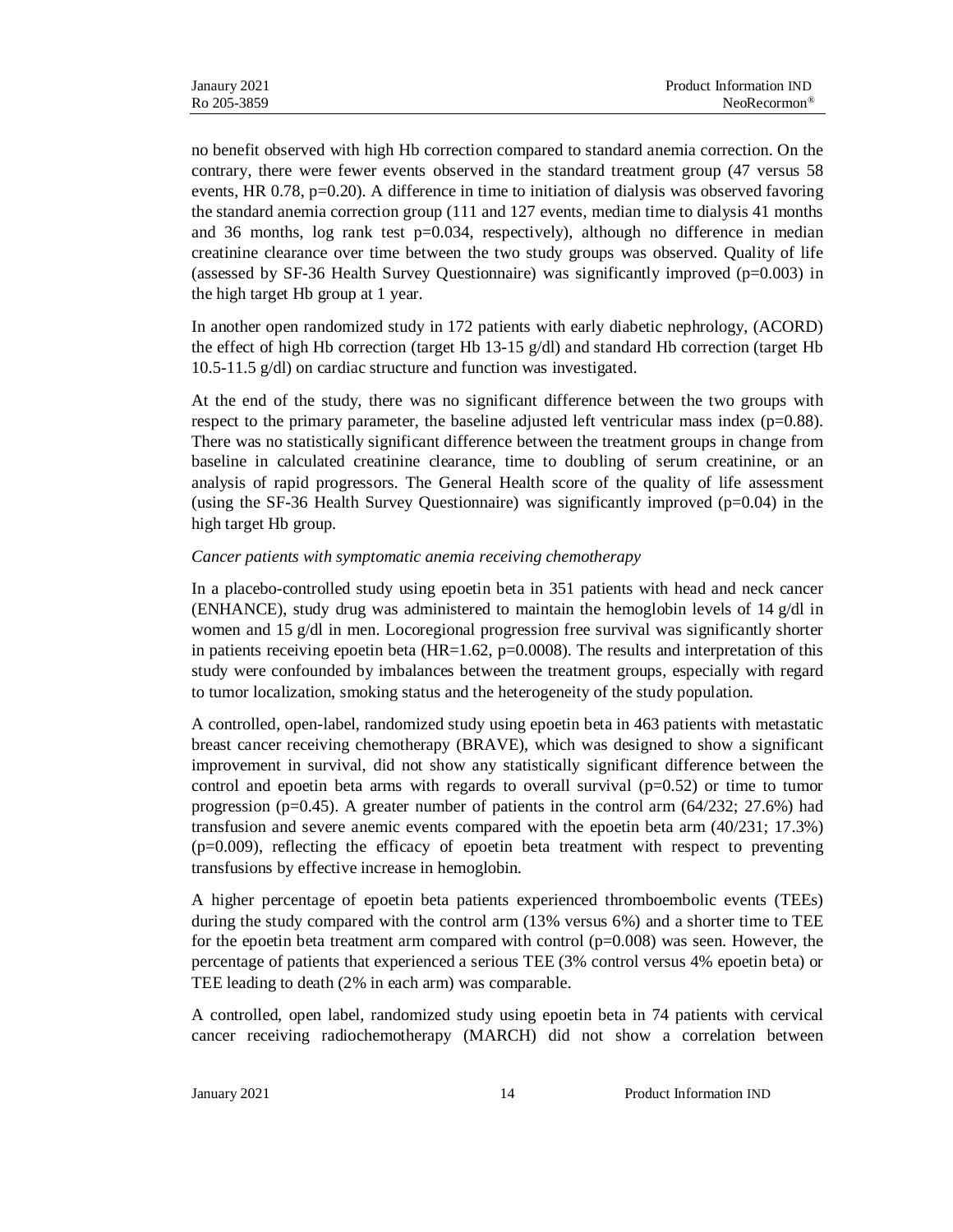| Janaury 2021 | Product Information IND   |
|--------------|---------------------------|
| Ro 205-3859  | $NeoRecormon^{\circledR}$ |

hemoglobin increase and the reduction in treatment failures (response to radiochemotherapy). Therefore, it was decided not to proceed this study to its second stage.

A meta-analysis including all controlled clinical studies in anemic cancer patients treated with epoetin beta was performed (12 studies with a total of 2301 patients). The results from this present meta-analysis confirm the known efficacy of epoetin beta with respect to increases in hemoglobin levels and a reduced risk of blood transfusion.

In the overall population including also patients with Hb initiation levels up to 13  $g/dl$ , no statistically significant increase in risk of death in the epoetin beta group compared with the control group (HR: 1.13, 95% CI 0.87 to 1.46,  $p=0.34$ ) was observed. In patients with baseline hemoglobin  $\leq 11$  g/dl, the HR for overall survival was 1.09 (95 % CI 0.80 to 1.47, p=0.58). For time to disease progression the HR was 0.85 (95% CI: 0.72 to 1.01, p=0.07). in the overall patient population. When the analysis was restricted to patients with baseline hemoglobin  $\leq 11$  g/dl the HR was 0.80 (95% CI 0.65 to 0.99, p=0.04).

This meta analysis also confirmed the increased rate of thromboembolic events (TEE) reported (see section 2.6.1 Clinical Trials-Undesirable Effects) with a TEE rate of 7% in the epoetin beta group compared with 4% in the control group.

#### **3.1.3 Immunogenicity**

(see section 2.4.1 Warnings and Precautions, General).

## **3.2 Pharmacokinetic Properties**

Pharmacokinetic investigations in healthy volunteers and uremic patients show that the halflife of intravenously administered epoetin beta is between 4 and 12 hours and that the distribution volume corresponds to one to two times the plasma volume. Analogous results have been found in animal experiments in uremic and normal rats.

#### **3.2.1 Absorption**

After subcutaneous administration of epoetin beta to uremic patients, the protracted absorption results in a serum concentration plateau, whereby the maximum concentration is reached after an average of 12 - 28 hours.

Bioavailability of epoetin beta after subcutaneous administration is between 23 and 42% as compared with intravenous administration.

#### **3.2.2 Distribution**

Pharmacokinetic investigations in healthy volunteers and uremic patients show that the distribution volume corresponds to one to two times the plasma volume.

#### **3.2.3 Metabolism**

Not applicable.

#### **3.2.4 Elimination**

Pharmacokinetic investigations in healthy volunteers and uremic patients show that the halflife of intravenously administered epoetin beta is between 4 and 12 hours.

January 2021 15 Product Information IND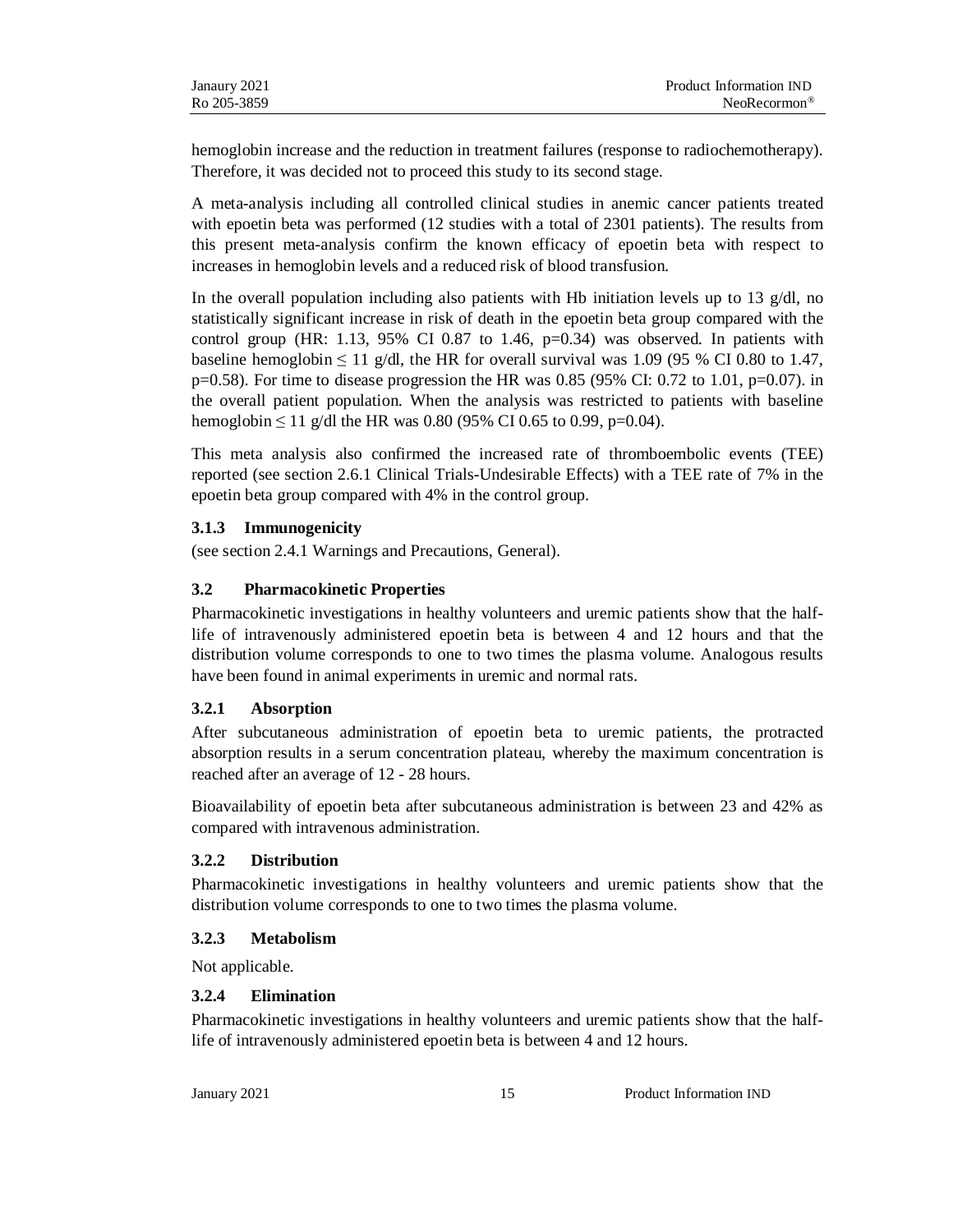| Janaury 2021 | Product Information IND   |
|--------------|---------------------------|
| Ro 205-3859  | $NeoRecormon^{\circledR}$ |

After subcutaneous administration of epoetin beta to uremic patients, the terminal half-life is higher than after intravenous administration, with an average of 13 - 28 hours.

#### **3.2.5 Pharmacokinetics in Special Populations**

No formal study of the effect of hepatic impairment on the pharmacokinetics of epoetin beta was conducted.

#### **3.3 Nonclinical Safety**

#### **3.3.1 Carcinogenicity**

A carcinogenicity study with homologous erythropoietin in mice did not reveal any signs of proliferative or tumorigenic potential.

#### **3.3.2 Genotoxicity**

Not applicable.

## **3.3.3 Impairment of Fertility**

Not applicable.

## **3.3.4 Reproductive toxicity**

Not applicable.

#### **3.3.5 Other**

Nonclinical data reveal no special hazard for humans based on conventional studies of safety pharmacology, repeated dose toxicity, genotoxicity, and toxicity of reproduction.

## **4. DESCRIPTION**

Epoetin Beta (EPO) is a glycoprotein that consists of 165 amino acids resulting in a molecular mass of 18 kDa of the protein part. The polypeptide chain is linked through two disulfide bridges, one between cysteins at position 7 and 161 and one between cysteins at position 29 and 33 in the amino acid sequence. Carbohydrates are attached to three asparagines at position 24, 38 and 83 and one serine at position 126. The molecular mass of the fully glycosylated EPO amounts to approximately 30 kDa.

NeoRecormon is a clear, colourless "ready-to-use" solution in a colourless glass syringe (type I) with a plunger stopper and a tip-cap.

All presentations contain Epoetin Beta, Urea, Sodium Chloride, Polysorbate 20, Sodium Dihydrogen Phosphate, Disodium Hydrogen Phosphate, Calcium Chloride, Glycine, L-Leucine, L-Isoleucine, L-Threonine, L-Glutamic acid, L-Phenylalanine (up to 0.3 mg per prefilled syringe) and Water for injection.

## **5. PHARMACEUTICAL PARTICULARS**

## **5.1 Storage**

Store in a refrigerator  $(2^{\circ}C - 8^{\circ}C)$ .

Keep the pre-filled syringe in the outer carton, in order to protect from light.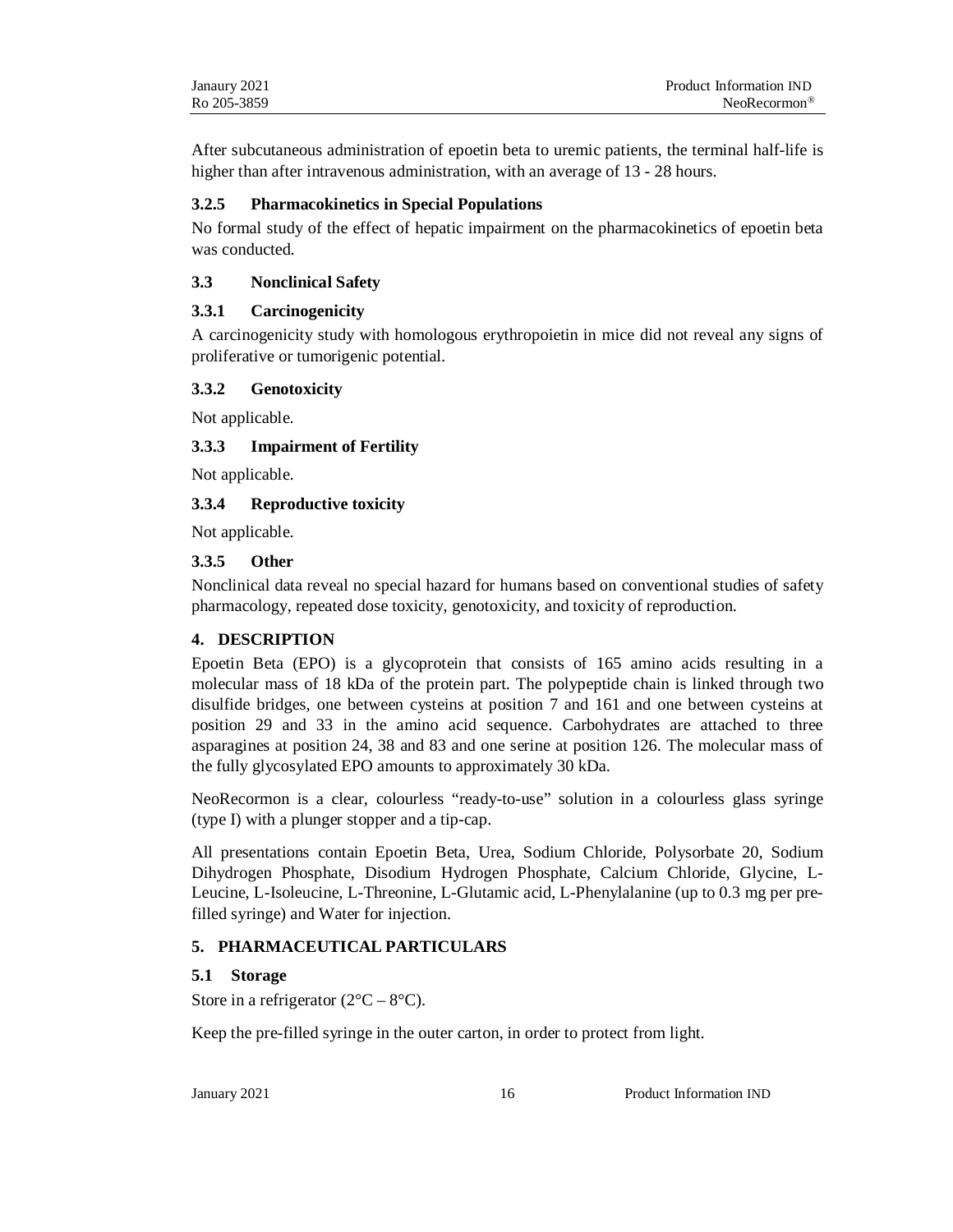For the purpose of ambulatory use, the patient may remove the product from the refrigerator and store it at room temperature (not above 25°C) for one single period of up to 3 days.

#### **5.2 Special Instructions for Use, Handling and Disposal**

#### *Incompatibilities*

In the absence of compatibility studies, this medicinal product should not be mixed with other medicinal products.

#### *Instructions for use and handling*

First wash your hands!

- 1. Remove one syringe from the pack and check that the solution is clear, colorless and practically free from visible particles. Remove the cap from the syringe.
- 2. Remove one needle from the pack, fix it on the syringe and remove the protective cap from the needle.
- 3. Expel air from the syringe and needle by holding the syringe vertically and gently pressing the plunger upwards. Keep pressing the plunger until the amount of NeoRecormon in the syringe is as prescribed.
- 4. Clean the skin at the site of injection using an alcohol wipe. Form a skin fold by pinching the skin between thumb and forefinger. Hold the syringe barrel near to the needle, and insert the needle into the skin fold with a quick, firm action. Inject the NeoRecormon solution. Withdraw the needle quickly and apply pressure over the injection site with a dry, sterile pad.

This medicinal product is for single use only.

#### *Disposal*

The following points should be strictly adhered to regarding the use and disposal of syringes and other medicinal sharps:

- Needles and syringes should never be reused.
- Place all used needles and syringes into a sharps container (puncture-proof disposable container).
- Keep this container out of the reach of children
- Placing used sharps containers in the household waste should be avoided.

Dispose of the full container according to local requirements or as instructed by your healthcare provider.

The release of pharmaceuticals in the environment should be minimized. Medicines should not be disposed of via wastewater, and disposal through household waste should be avoided. Use established 'collection systems' if available in your location.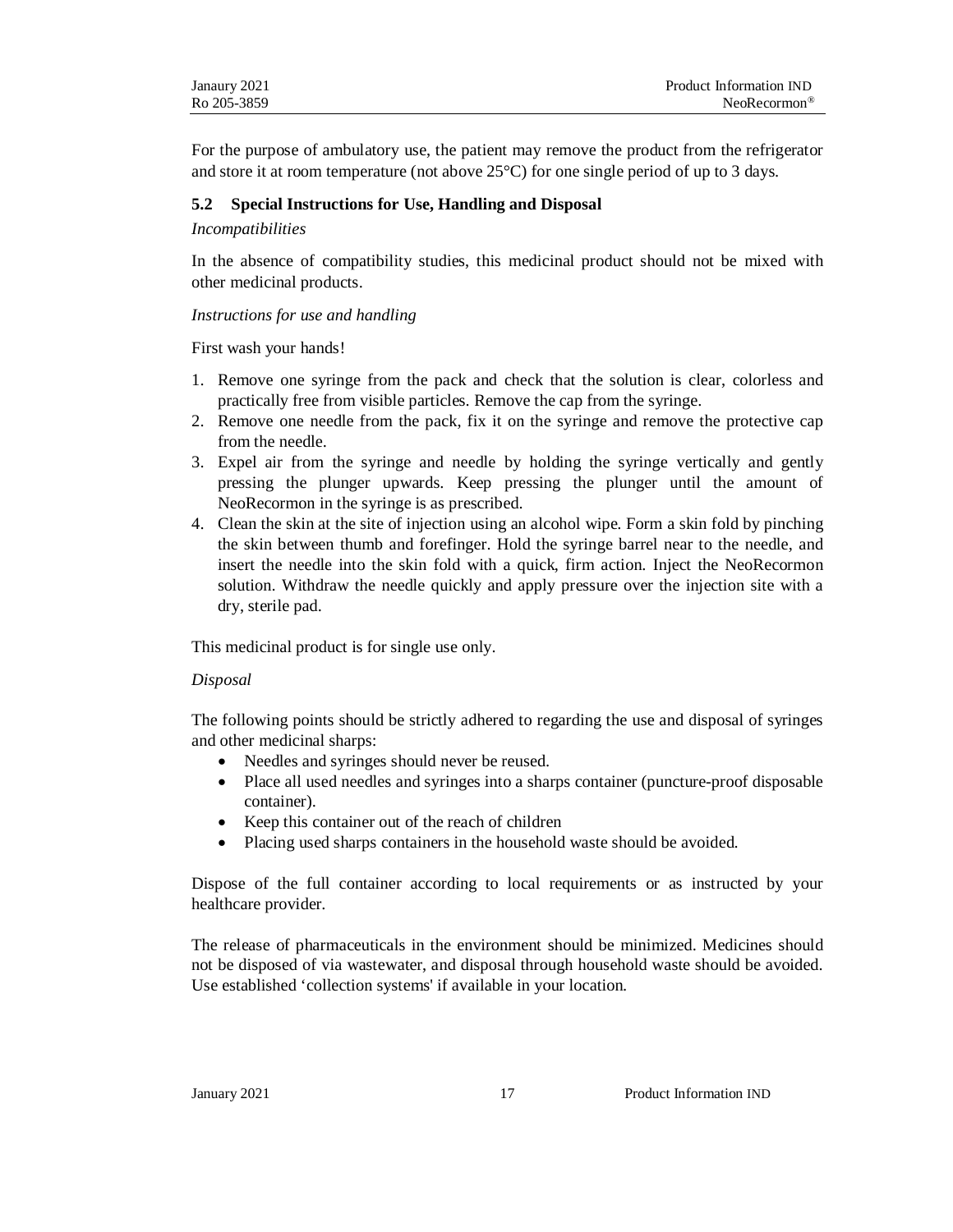## **5.3 Packs**

The pack size for marketed strengths of NeoRecormon pre-filled syringe along with needle in India are:

2000 IU Prefilled Syringe:

One pack contains: 1 pre-filled syringe and 1 needle 27G1/2. The syringes are made of glass type I and the tip cap and plunger stopper of rubber material.

5000 IU Prefilled Syringe:

One pack contains: 1 pre-filled syringe and 1 needle 27G1/2. The syringes are made of glass type I and the tip cap and plunger stopper of rubber material.

# **5.4 Shelf Life**

24 months when stored under recommended storage conditions.

Keep out of reach of children.

# **6. PATIENT COUNSELLING INFORMATION**

Inform patients:

- Of the need to have regular laboratory tests for hemoglobin.
- Of the potential risk of tumor progression *[see section 2.4 Warnings and Precautions]*
- To undergo regular blood pressure monitoring, adhere to prescribed anti-hypertensive regimen and follow recommended dietary restrictions.
- To seek medical care immediately if they experience any symptoms of an allergic reaction with use of NeoRecormon
- To contact their healthcare provider for new-onset neurologic symptoms or change in seizure frequency.

Administer NeoRecormon under the direct supervision of a healthcare provider or, in situations where a patient has been trained to administer NeoRecormon at home, provide instruction on the proper use of NeoRecormon, including instructions to:

- Carefully review the Special Instructions for Use, Handling and Disposal.
	- Avoid the reuse of needles, syringes, or unused portions of the NeoRecormon single-dose prefilled syringes and properly dispose of these items.

Always keep a puncture-proof disposal container available for the disposal of used syringes and needles.

# **7. DETAILS OF MANUFACTURER**

**Manufactured by** F. Hoffmann-La Roche Ltd, Grenzacherstrasse 124, CH-4070, Basel, Switzerland at

1) Roche Diagnostics GmbH, Sandhofer Strasse 116, D-68305, Mannheim, Germany. OR

January 2021 18 Product Information IND